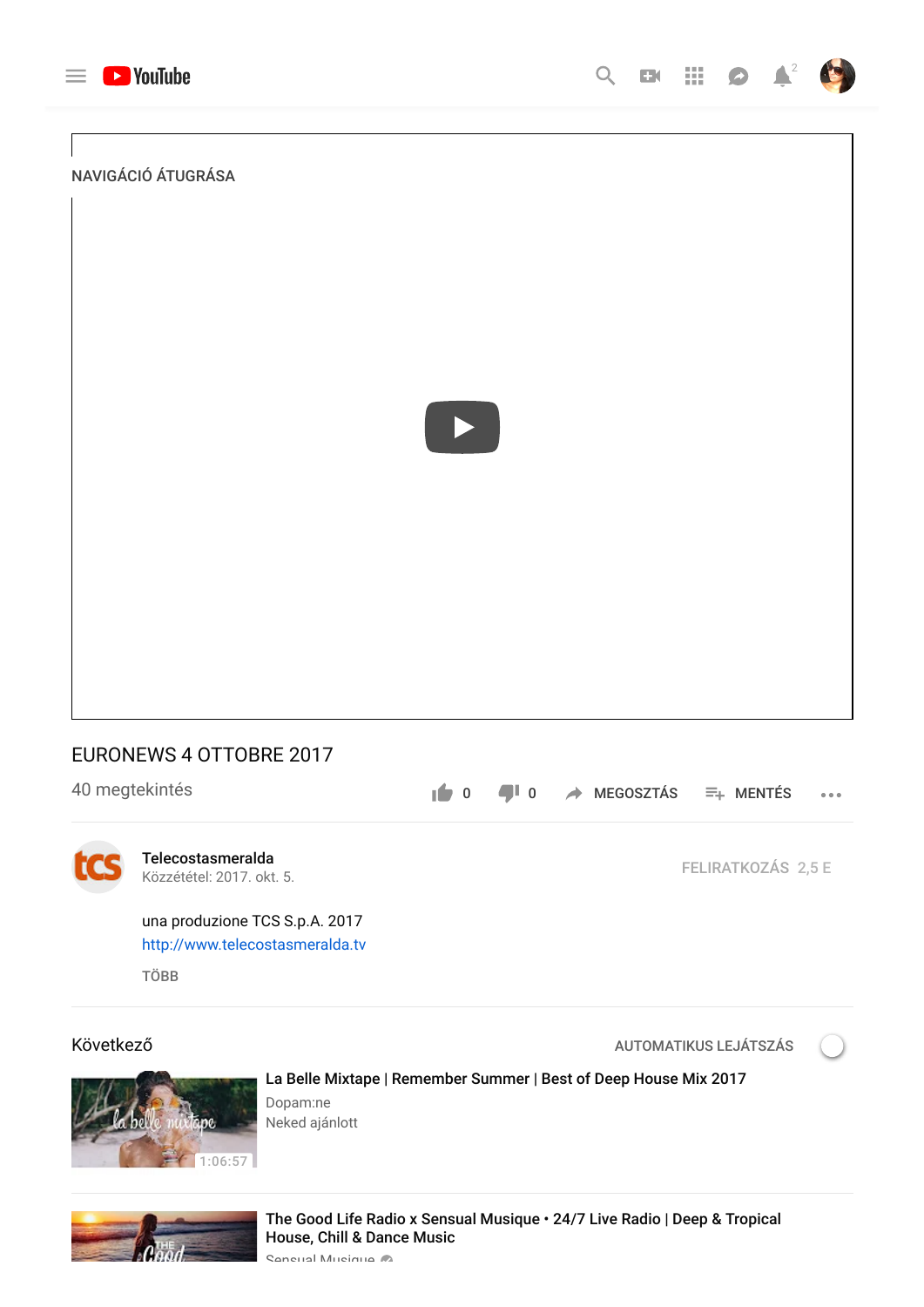





#### [INSANE 10 MINUTE PHOTO CHALLENGE WITH CIRQUE DU SOLEIL IN](https://www.youtube.com/watch?v=ylPcbRgLa4A) AUSTRALIA (Don't try this!)

Jordan Matter Neked ajánlott



## Věřte-nevěř[te3x07. celý díl](https://www.youtube.com/watch?v=x-Dg-xwUcLY)

Videa MC atd Neked ajánlott



#### [Popular Mix 2018 | New Charts, House, Dance & EDM Songs | Best Music](https://www.youtube.com/watch?v=c_imehYCPms&t=4s) Remixes

DJEkkiMusic © Neked ajánlott



## [Dance of the Little Swans. Vaganova Academy auditions young dancers](https://www.youtube.com/watch?v=7w9MS7zLB4M)

RT Documentary  $\odot$ Neked ajánlott



#### [Maroon 5, Ed Sheeran, Taylor Swift, Adele, Sam Smith, Shawn Mendes | Best](https://www.youtube.com/watch?v=7zM0L0Rb_g4) English Songs 2018

Songs For You Neked ajánlott



### Caro Emerald - Tangled Up (Official Video)

caroemerald J Neked ajánlott



#### [2018 Acrobatic Worlds, Antwerp \(BEL\) - Highlights WOMEN'S GROUPS FINAL -](https://www.youtube.com/watch?v=TRm6oAlJzhI) We Are Gymnastics !

FIG Channel Neked ajánlott



#### [TATE MCRAE AND AVERY GAY CRASH WALL STREET FOR 10 MINUTE PHOTO](https://www.youtube.com/watch?v=qvmAyLD6fCk) CHALLENGE

Jordan Matter Neked ajánlott

#### [Intrum Justitia vs Higgadt ügyfél](https://www.youtube.com/watch?v=KuR3fVZTBNY)

fuuuuuuuutube Neked ajánlott

[Calm Piano Music 24/7: study music, focus, think, meditation, relaxing music](https://www.youtube.com/watch?v=XULUBg_ZcAU) relaxdaily  $\sqrt$ 3,5 E aktív néző ÉLŐ

[ChillYourMind Radio • 24/7 Music Live Stream | Deep House & Tropical House |](https://www.youtube.com/watch?v=Ec7VUcdB-ww) Chill Music Relax EDM